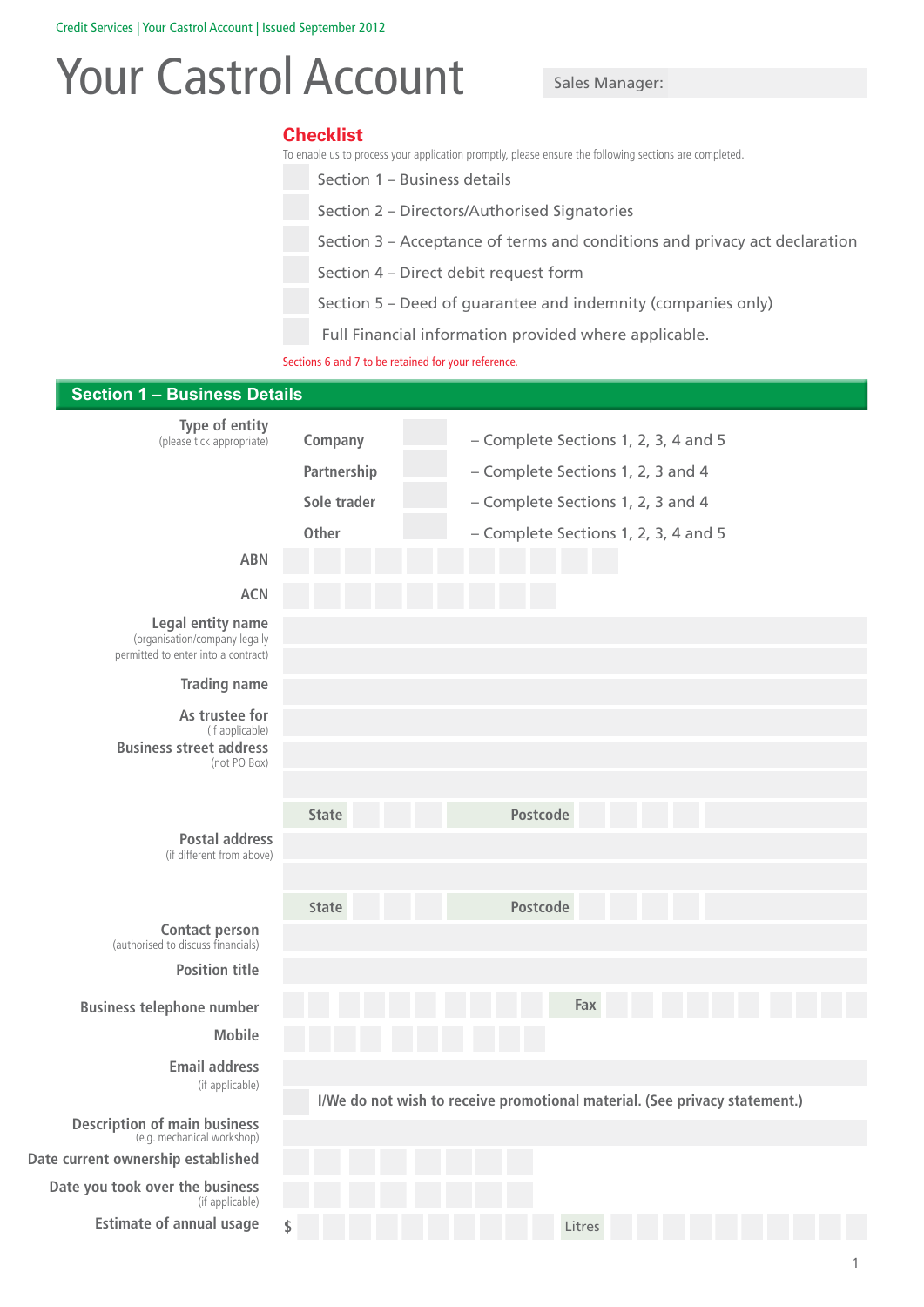# **Section 2 – Directors/partners/Sole Trader/Authorised Signatories**

Details of Directors, Authorised Signatories are required for acceptance of the terms and conditions, the Privacy Act Declaration and the Deed of Indemnity (if applicable). All Directors and/or Authorised Signatories must sign the form. Please re-print/copy this section if there are more than 4 directors. **Director/Partner/Sole Trader 1 Position title Home address Previous address Driver licence number Date of Birth Date of Birth Date of Birth Date of Birth** S**tate** S**tate** S**tate** S**tate** S**tate** S**tate** S**tate** S**tate Postcode Postcode Postcode Postcode Postcode Postcode Postcode Postcode Director/Partner 2 Position title Home address Previous address Driver licence number Director/Partner 3 Position title Home address Previous address Driver licence number Director/Partner 4 Position title Home address Previous address Driver licence number**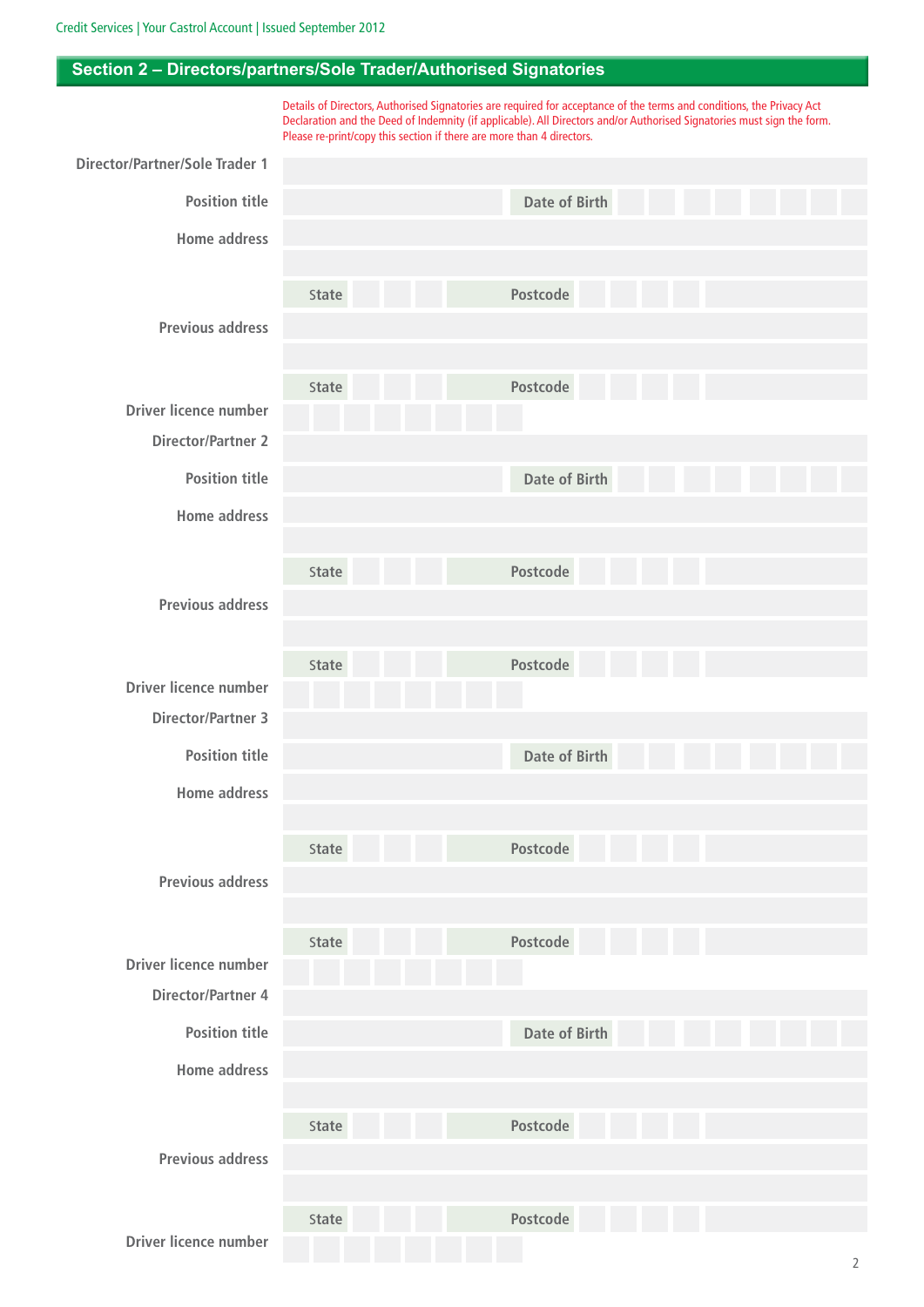# **Section 3 – Acceptance of Terms and Conditions and Privacy Act Declaration**

#### **Terms and conditions**

I/We agree that on the making of this application, I/we agree to be bound by the Terms and Conditions of trade for Castrol Australia Pty Limited products attached hereto (for additional copies of the Terms and Conditions contact Castrol Australia Pty Limited in each State Capital). I/We have read and understood the terms and conditions of trade for Castrol Australia Pty Limited attached hereto and agree that, subject to Castrol's acceptance of this application, those conditions will apply. Castrol Australia Pty Limited reserves the right to accept or reject the application in its absolute discretion.

I/We declare that the information provided on, or pursuant to, this application, is true and correct in every particular and it is upon this basis that Castrol is to determine whether or not to grant this application.

I/We being the person(s) named as the Customer or where the Customer is a corporation, being the directors of the Customer as specified in this application authorise Castrol to make any enquiries (including obtaining a credit report) concerning my/our credit worthiness or as to the accuracy of the information provided in this application and consent to any credit report concerning me/us being made available to Castrol for the purpose of assessing this application for credit and/or my/our acceptability as a guarantor and authorise Castrol to exchange or disclose information concerning my/our credit worthiness or this application from or to any person or source and acknowledge that all or some of the information may be disclosed to a credit reporting agency within the meaning of the Privacy Act 1988 as amended. I/we further authorise Castrol to make any additional periodic checks that it sees fit to continue its assessment.

#### **Castrol is committed to protecting your privacy. 1. Information about our organisation and web site**

Castrol respects your privacy and is committed to protecting it. We provide this Privacy Statement to inform you of our Privacy Policy and practices and of the choices you can make about the way your information is collected online or by telephone and how that information is used. The courts of the State of Victoria, Australia shall have exclusive jurisdiction over any dispute arising out of your use of the web site or our telephone system. Unauthorised access of this web site and associated software is unlawful and may result in legal proceedings. Our privacy policy is compliant with the Privacy Act 1988 (as amended). Privacy legislation is subject to revision and we strongly suggest that you regularly check our privacy statement.

## **2. Data automatically collected**

We log visitors' domain and IP addresses automatically; this information does not identify you as an individual, but only the computer that is being used to view the site. This data is used to see where the site is being used in the world to ensure coverage, and for click stream analysis to help better understand site usage, so that we can improve our service to you. We do not link information automatically logged with personal data about specific individuals.

Within the bounds of law, we may monitor electronic (including telephonic) communications through our internal and external networks to ensure compliance with laws and internal policies and for legitimate business purposes.

#### **3. Cookies**

Cookies are small pieces of information that are stored on your computer by the server maintaining and operating the site. They do not compromise your privacy or security as they store a randomly generated identifying tag on your computer.

We save cookies on to your computer to enable our site to personalise your future visits. The information helps speed up navigation to help you find the information you are looking for. We use "session cookies" and "persistent cookies", which are described below.

Persistent cookies are used to help us develop the web site by measuring use. They identify pages accessed and provide personalised features.

**Session cookies** are used for security reasons. These cookies allow you to be recognised once you have signed in and provide you with your confidential account information. They measure your time spent in a secure page, so that if inactive for a certain period the page will time out for your protection. The cookies can also remember data across different pages you use.

#### **4. Data collection and use**

When you request information through this site or by telephone, we may need to know some personal information about you. When emailing us, registering for recruitment, subscribing for free news or information we need your e-mail address, name and other limited personal identifiers. If you chose to purchase goods, products or services, we will require some additional limited financial details. Your personal data will be processed to provide information, goods, products and services you request in the form that you require.

#### **Castrol may release information about you:**

 **(a)** where there is a duty to the public to disclose that information, we are required by law or the interests of Castrol require disclosure.

**(b)** to third parties who run the delivery service on our behalf. We are obliged to ensure that your data is used only in a manner necessary to provide this service.

- Castrol will not sell or disclose your information to any individual or entity outside Castrol group companies or approved business partners without your permission.
- Since Castrol operates globally, the information you submit may be transferred outside of Australia. This and all other transmissions will remain secure and under our sole control. By clicking the 'submit' button where you purchase products on your account, or by continuing with a telephone enquiry after you have been advised that the call may be monitored, you consent to such a transfer or monitoring.
- We may use your email address to advise you of upgrades or changes to these services or to send communications regarding your account or Castrol information which you have requested.
- If we look to use your personal data for a new purpose, beyond what it was originally provided for, we will ask for your consent.

#### **5. Access and visitor choice**

You may unsubscribe or opt-out of services and withdraw consent to use your information at any time by contacting Castrol Customer Service Centre on 1300 554 890, or use the 'contact us' button on this web site. Please note that withdrawing your consent may result in your limited ability to use the site or receive information by telephone.

#### **6. Security**

We have implemented security policies, rules and technical measures to protect the personal data that we have under our control that complies fully with Privacy Act 1988 (as amended). The security measures are designed to prevent unauthorised access, improper use or disclosure, unauthorised modification and unlawful destruction or accidental loss.

#### **Declaration**

I/We declare that the credit to be provided to me by Castrol is to be applied wholly or predominantly for business or investment purposes (or for both purposes).

#### **Important**

You should not sign this declaration unless this credit agreement is wholly or predominantly for business or investment purposes. By signing this declaration you may lose your protection under the Consumer Credit Code.

#### All parties listed in Section 2 required to sign this section. **Director/Partner/Sole Trader 1 name Signature Date** X **Director/Partner 2 name Signature Date** X **Director/Partner 3 name Signature Date** X **Director/Partner 4 name Signature Date** Χ

**Signed** Each Director, Partner & Individual to sign this section. \* If public company authorised person/s.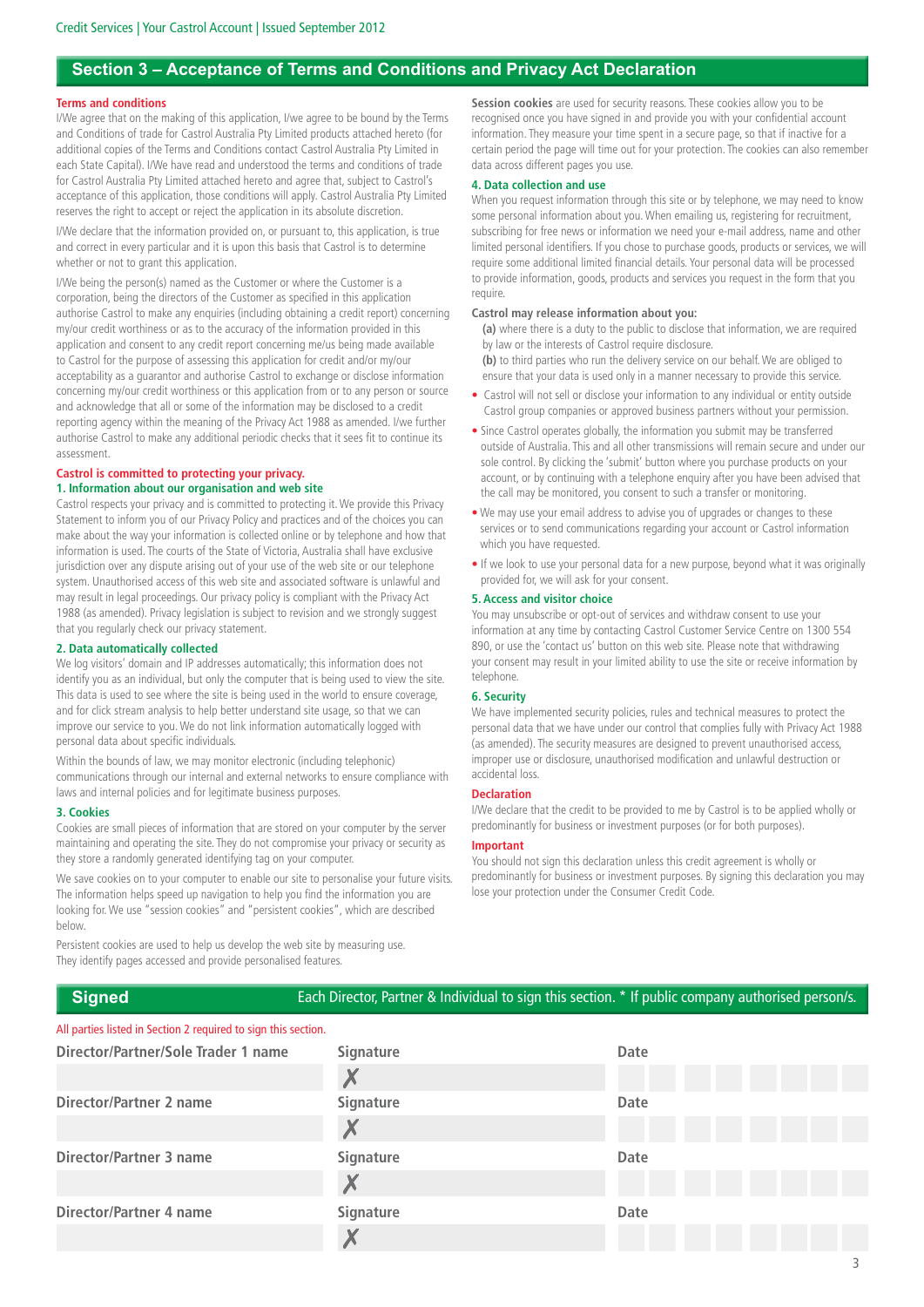**I,**

# **Section 4 – Payment Terms, Direct Debit Request Form and Online Ordering**

**Request and Authority to debit the account named below to pay Castrol Australia Pty Limited ABN 87 008 459 407.**

## **Payment terms**

 **7 days** from date of invoice **14 days** from date of invoice **21 days** from date of invoice

# **Person to authorised to sign Direct Debit**

| <b>First Name</b> | Surame                                   |
|-------------------|------------------------------------------|
|                   | (Person authorised to sign direct debit) |

Request and authorise Castrol Australia Pty Limited ABN 87 008 459 407 (Identification User ID number 198766) to arrange, through its own financial institution, for any amount Castrol Australia Pty Limited may debit or charge you to be debited through the Bulk Electronic Clearing System from an account held at the financial institution identified below and paid to the Debit User, subject to the terms and conditions of the Direct Debit Request Service Agreement.

# **Financial institution at which account is held**

**Name of financial institution** (e.g. ANZ Bank) **Bank branch address\*** (e.g. 152 Collins St, Melbourne 3000)

# **Details of account to be debited**



**BSB number\***

| number*<br>Account number* |  |
|----------------------------|--|
|----------------------------|--|

# **Acknowledgement**

By signing this Direct Debit Request you acknowledge having read and understood the terms and conditions governing the debit arrangements between you and Castrol Australia Pty Limited as set out in this Request and in your Direct Debit Request Service Agreement.

# **Signature and address**

| Customer signature(s)*<br>(if joint account, all account<br>signatories may be required) | X                                                                                                                          |                 |  |  |
|------------------------------------------------------------------------------------------|----------------------------------------------------------------------------------------------------------------------------|-----------------|--|--|
| Customer's address*                                                                      |                                                                                                                            |                 |  |  |
|                                                                                          | State                                                                                                                      | Postcode        |  |  |
| Date*                                                                                    |                                                                                                                            |                 |  |  |
| Customer signature(s)*<br>(if joint account, all account<br>signatories may be required) | X                                                                                                                          |                 |  |  |
| Customer's address*                                                                      |                                                                                                                            |                 |  |  |
|                                                                                          | <b>State</b>                                                                                                               | <b>Postcode</b> |  |  |
| Date*                                                                                    |                                                                                                                            |                 |  |  |
| eNabler Online Ordering Option                                                           |                                                                                                                            |                 |  |  |
|                                                                                          | Register for Castrol online ordering & invoicing tool<br>(Our eNabler Team will contact you regarding registration set-up) |                 |  |  |
|                                                                                          | <b>Office use only</b>                                                                                                     |                 |  |  |
| Reference number                                                                         |                                                                                                                            |                 |  |  |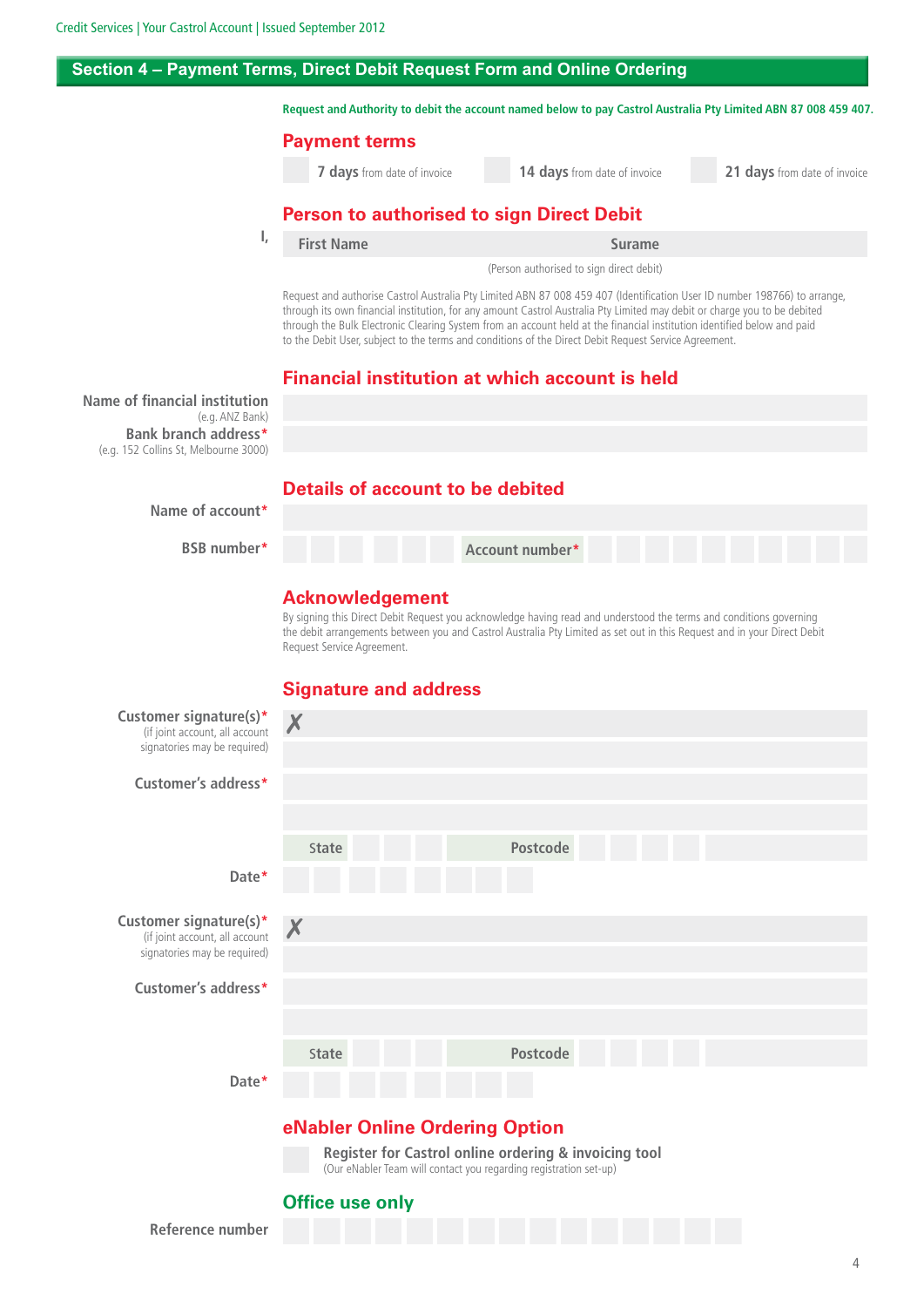# **Section 5 – Deed of Guarantee and Indemnity**

## **To be completed by guarantors.**

**1. Provisions**

The meaning of some key words is explained in clause 9 at the end of this guarantee and indemnity.

#### **2. Extent of your obligations**

- **2.1** By signing this document, You could become liable to pay Castrol:
	- **(1)** under the guarantee in **clause 3.1**
	- **(2)** under the indemnity in **clause 3.2 (3)** enforcement expenses under **clause 4.1;**

**2.2** You are liable for all the obligations under this guarantee and indemnity both separately on your own and jointly with any one or more other Persons named in this guarantee and indemnity as "Guarantor".

## **3. What you undertake In giving this guarantee and indemnity**

#### **3.1 Guarantee**

**(1)** You guarantee to Castrol the performance by the Applicant of its Obligations when they are due. Your guarantee continues until all these amounts have been paid in full or You end the guarantee and indemnity under clause 5. You cannot otherwise withdraw from, end or limit this guarantee and indemnity.

**(2)** If Castrol asks, You must pay Castrol any amount which the Applicant does not pay Castrol when it is due. Castrol need not ask the Applicant first to pay Castrol.

# **3.2 Indemnity**

- **(1)** You indemnify Castrol against, and You must therefore pay Castrol for, loss Castrol suffers if the guaranteed agreement is unenforceable solely because of the Applicant's death, insolvency or incapacity or because of any other act or omission by, or circumstance affecting, the Applicant.
- **(2)** This indemnity is a continuing obligation, separate and independent from your other Obligations under this guarantee and indemnity. It continues after those other Obligations end unless You end the guarantee and indemnity under clause 5 or it is ended by law.

#### **4. Additional amounts You must pay**

#### **4.1 Enforcement expenses**

You must pay Castrol the reasonable expenses Castrol reasonably incurs in enforcing this guarantee and indemnity.

**4.2** Your own costs and other expenses

You must pay for anything which You must do under this guarantee and indemnity.

#### **5. You may end this guarantee and indemnity**

**5.1** You may end your liability under this guarantee and indemnity at any time if You: **(1)** notify Castrol;

**(2)** pay Castrol the outstanding liability of the Applicant at that time under the guaranteed agreement and all amounts Payable by You under clause 3.2 at that time; and

**(3)** receive Castrol's acknowledgement that You are released.

**5.2** For this purpose, the Applicant's outstanding liability includes any amount which Castrol determines to be a future or contingent liability and includes all liability whether or not Castrol is able to enforce payment by the Applicant.

#### **6. Changes to rights**

#### **6.1** Reinstatement of rights

Under law, a trustee in bankruptcy or liquidator may ask Castrol to refund a payment Castrol has received in connection with the guaranteed agreement or this guarantee and indemnity. To the extent Castrol is obliged to, or Castrol agrees to, make a refund, Castrol may treat the payment as if it had not been made. Castrol is then entitled to its rights against You under this guarantee and indemnity as if the payment had never been made. This applies despite anything in the guarantee and indemnity or the fact that You may have ended it.

#### **6.2 Castrol's rights are protected**

**(1)** Rights given to Castrol under this guarantee and indemnity and your liabilities under it are not affected by any act or omission by Castrol or by anything else that might otherwise affect them under law relating to guarantees and indemnities, including: **(a)** the fact that Castrol may vary or replace the guaranteed agreement, such as by increasing the credit limit, increasing the amount of credit agreed to be provided or extending the term;

**(b)** the fact that Castrol gives the Applicant or a Guarantor a concession, such as more time to pay;

**(c)** the fact that the Applicant opens another account with Castrol;

**(d)** the fact that Castrol releases, loses the benefit of or does not obtain any security; **(e)** the fact that Castrol does not register any security which could be registered; **(f)** the fact that Castrol releases any Person who guarantees the Applicant's

Obligations under the guaranteed agreement:

**(g)** the fact that the Obligations of any Person who guarantees the Applicant's

Obligations under the guaranteed agreement may not be enforceable;

**(h)** the fact that any Person who was intended to guarantee the Applicant's Obligations under the guaranteed agreement does not do so or does not do so effectively;

**(i)** the fact that rights in connection with the guaranteed agreements are assigned, varied or released; or

**(j)** the death (or the receipt by us of notice of the death), mental or physical disability or insolvency of any Person including You or the Applicant.

**(2)** This guarantee and indemnity does not merge with or adversely affect, and is not adversely affected by, any of the following:

 **(a)** any other guarantee or indemnity, or any security, right or remedy, to which Castrol is entitled; or

**(b)** judgement or order which Castrol obtains against You in respect of an amount Payable under this guarantee and indemnity.

(Castrol can still exercise its rights under this guarantee and indemnity as well as under the judgement, order, other guarantee or indemnity, security, right or remedy).

#### **6.3 Your rights are suspended**

As long as an Obligation or an amount Payable under the guaranteed agreement remains unsatisfied or unpaid, You may not, without Castrol's consent:

**(a)** reduce your liability under this guarantee and indemnity by claiming that You or the Applicant or any other Person has a right of set-off or counter-claim against Castrol (except to the extent You have a right to set-off granted by law which Castrol cannot exclude by agreement); or

**(b)** claim the benefit of:

**(i)** another guarantee or indemnity; or

**(ii)** a mortgage, charge or security;

given to Castrol in connection with an amount Payable under:

**(iii)** the guaranteed agreement;

**(iv)** this or any other guarantee or indemnity given in connection with the guaranteed agreement. (For Example, You may not try to enforce any mortgage Castrol has taken to secure repayment of amounts Payable under the guaranteed agreement);

**(v)** claim an amount from another Guarantor of the Applicant's obligations under any right to recover any money You have paid or are required to pay Castrol; or **(vi)** claim an amount in the insolvency of another Guarantor of the Applicant's obligation under the guaranteed agreement (including a Person who has signed this guarantee and indemnity with You).

#### **7. What You acknowledge and declare**

**7.1** You acknowledge that You are responsible for making yourself aware of the financial position of the Applicant and any other Person who guarantees the Applicant's Obligations under the guaranteed agreement.

**7.2** You declare that You do not enter into this guarantee and indemnity as a trustee, unless You have told Castrol otherwise in writing.

**7.3** If You are a company, You also declare:

**(1)** You have the power and are authorised to enter into this guarantee and indemnity and do anything in connection with it; and

**(2)** That all action has been taken to make this guarantee and indemnity binding on You. **7.4** You agree to give Castrol any information about You or your financial affairs when

#### Castrol asks. **8. General**

# **8.1 Set-off not allowed**

Except to the extent You have a right to set-off granted by law which Castrol cannot exclude by agreement, You must pay any money You owe Castrol under this guarantee and indemnity in full without setting off amounts You believe Castrol owes You and without counterclaiming amounts from Castrol.

#### **8.2 When You must pay**

You must pay any amount Payable to Castrol under this guarantee and indemnity on the date Castrol specifies.

#### **8.3 You must take further steps**

You must promptly do anything Castrol asks (such as obtaining consents, signing and producing documents, replying to questions, producing receipts and getting documents completed and signed) to:

**(a)** bind Yourself under this guarantee and indemnity; and

 **(b)** ensure that your Obligations under this guarantee and indemnity are secured by any security intended to secure them.

#### **8.4 How Castrol may exercise its rights**

**(1)** Castrol may exercise a right or remedy or give or refuse its consent in any way Castrol considers appropriate including by imposing conditions.

**(2)** Castrol may claim against You under this guarantee and indemnity before it enforces any of its rights or remedies:

**(a)** against the Applicant or any other Person; or

**(b)** under another document such as a guarantee or mortgage, charge or other security. (For example, Castrol may ask You to pay Castrol first without Castrol having made the Applicant bankrupt.)

**(3)** If Castrol does not exercise a right or remedy fully or at a given time, it can still exercise it later.

**(4)** Castrol is not liable for loss caused by the exercise, or delay in exercising, a right or remedy.

**(5)** Castrol's rights and remedies under this guarantee and indemnity are in addition to other rights and remedies provided by law independently of it or by a security (such as a mortgage).

**(6)** Castrol's rights and remedies under this guarantee and indemnity may be exercised by any of its employees whose job title includes the word "manager" or any other Person Castrol authorises.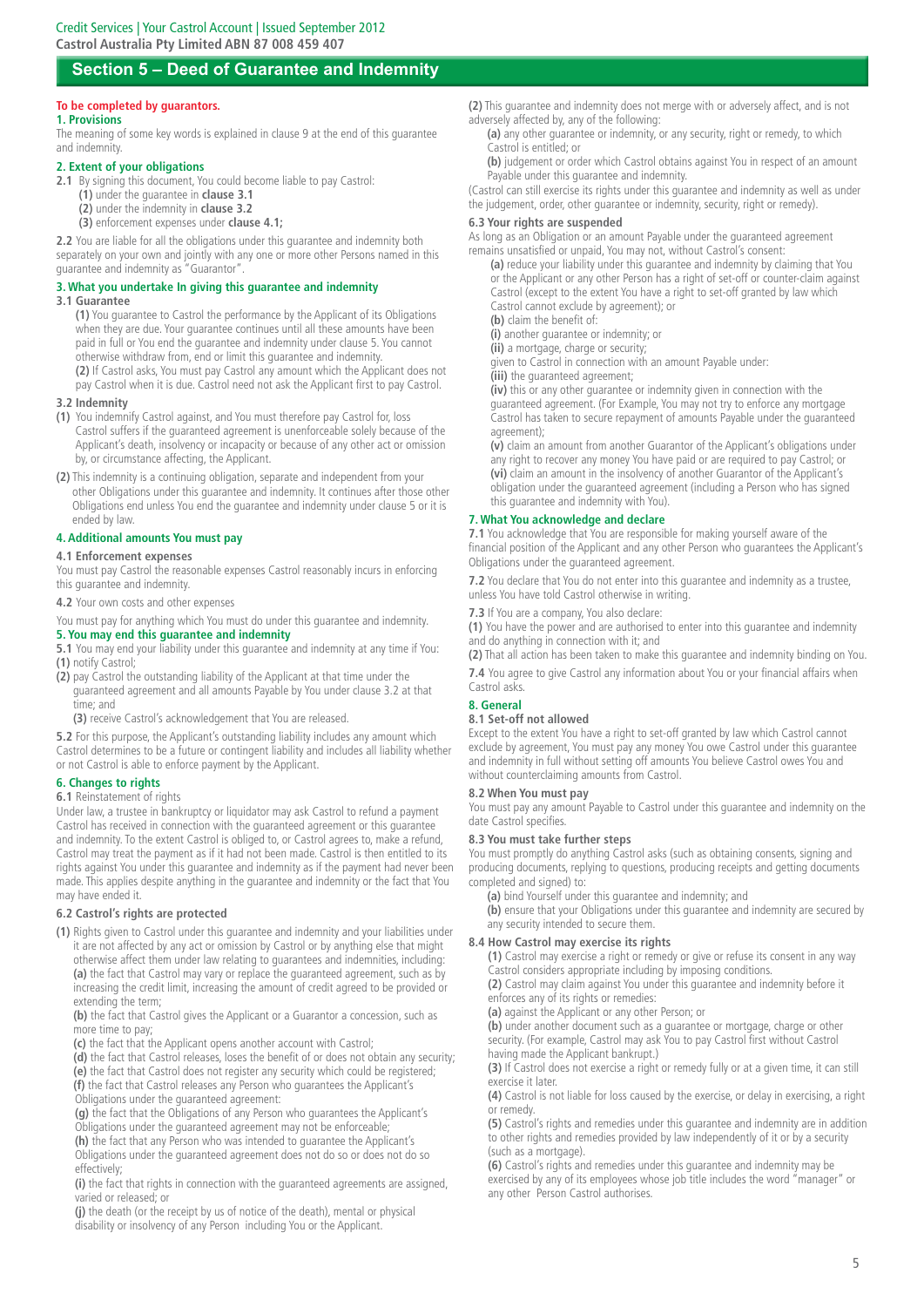# **Section 5 – Deed of Guarantee and Indemnity (continued)**

#### **8.5 How Castrol may use money it receives**

 **(1)** Castrol may use any money paid by or for the Applicant towards paying any part Castrol chooses of the amounts the Applicant owes Castrol (including paying any amount You do not guarantee). Castrol may use any money paid by You under this guarantee and indemnity towards paying any part Castrol chooses of the amounts You owe Castrol under this guarantee and indemnity.

**(2)** Castrol may place in a suspense account any payments it receives from You for as long as it reasonably thinks prudent.

#### **8.6 Dealings with rights under this guarantee and indemnity**

Castrol may assign or otherwise deal with its rights under this guarantee and indemnity in any way it considers appropriate. You agree that Castrol may disclose any information or documents it considers desirable to help it exercise this right. You also agree that Castrol may disclose information or documents at any time to a Person to whom Castrol assigns its rights under this guarantee and indemnity.

#### **8.7 Consents**

You must comply with all Castrol's requirements in any consent Castrol gives in connection with this guarantee and indemnity.

#### **8.8 Inconsistent law**

To the extent allowed by law, this guarantee and indemnity prevails to the extent it is inconsistent with any law.

### **8.9 Castrol's certificates**

Castrol may give You a certificate about a matter or about an amount Payable in connection with this guarantee and indemnity. This certificate is sufficient evidence of the matter or amount, unless it is proved to be incorrect.

#### **8.10 Variation or waiver**

A term of this guarantee and indemnity, or right created under it, may not be waived or varied except in writing signed by the party or parties to be bound.

#### **8.11 Notices, other communications of service and documents**

 **(1)** Notices, certificates, consents, approvals and other communications in connection with this guarantee and indemnity must be in writing. **(2)** Communications from Castrol may be signed by any Person authorised by Castrol. If You are a company, communications from You must be signed by a director.

**(3)** Communications to You may be:

- **(a)** given personally (if You are a company, to one of the directors); **(b)** left at your residential or business address last known to Castrol; **(c)** sent by post to your postal or residential or business address last known to Castrol;
- **(d)** sent by fax to your residential or business fax number last known to Castrol; or

**(e)** given in any other way permitted by law.

**(4)** Communications for Castrol must be:

- **(a)** given personally to one of our employees at: **(i)** our address at 717 Bourke Street, Docklands, VIC 3008.
	- **(ii)** any other branch we tell You; or
	- **(iii)** our registered office;

**(b)** sent by prepaid post or electronically (such as by fax or email) to any of those places;

- **(c)** given in any other means permitted by law.
- **(5)** A communication is taken to be given:
	- **(a)** in the case of a communication given personally on the date it bears or the date it is received by the Person to whom it is addressed, whichever is the later; **(b)** in the case of a communication sent by post – on the date it bears or the date when it would have been delivered in the ordinary course of post, whichever is the later; or
	- **(c)** sent by facsimile transmission or some other form of electronic transmission – on the date it bears or the date on which the machine from which it was sent produces a report indicating that the communication was sent to the facsimile or other number of the Person to whom it is addressed, whichever is the later.

**(6)** Castrol may serve any documents in a court action (including a writ of summons, other originating process or third or other party notice) on You by delivering it to your address set out in this guarantee and indemnity (or any changed address notified to us) or by leaving it there. This clause does not prevent any other method of service.

#### **8.12 Your obligations and Castrol's rights are unaffected**

Any present or future law that would otherwise vary your Obligations under this guarantee and indemnity is excluded (to the extent allowed by law) if it affects Castrol's rights or remedies adversely.

#### **8.13 Applicable law**

This guarantee and indemnity is governed by the laws in force in the State of Victoria. Each party submits to the non-exclusive jurisdiction of the courts of that State.

#### **9. Meaning of Words**

**9.1 (1) "Applicant"** means the Person or Persons named on the signing page as "Applicant". If there are more than one, Applicant means each of them separately and every two or more of them jointly. Applicant includes their successors and assigns.

**(2)** The **"guaranteed agreement"** is the agreement between Castrol and the Applicant for the sale of products and services.

**(3) "Including", "such as"** or **"for example"** when introducing an example does not limit the meaning of the words to which the example relates to that example or to examples of a similar kind.

**(4)** A Person is in **"insolvency"** if they are insolvent or an insolvent under administration or have a controller appointed (each as defined in the Corporations Law), in receivership, in receivership and management, in liquidation, in provisional liquidation, under administration, wound up or has committed an act of bankruptcy or is unable to pay its debts when due or is unable to pay its debts within the meaning of the Corporations Law. Subject to any arrangement, assignment or composition, protected from creditors under any statute, dissolved (other than to carry out a reconstruction while solvent) or otherwise unable to pay debts when they fall due.

**(5) "Obligations"** means money Payable by the Applicant to Castrol and all liability which the Applicant has to Castrol.

**(6) "Payable**" in relation to an amount means an amount which is currently payable or will or may be payable in the future.

**(7) "Person"** includes an individual, a firm, a body corporate, an unincorporated association or an authority.

## **(8) "Such as"**: see **"including"**.

**(9)** "Castrol" means Castrol Australia Pty Limited ABN 87 008 459 407 and its successors and assigns.

**(10) "You"** means the Person or Persons named on the first page as "Guarantor". If there are more than one, You means each of them separately and every two or more of them jointly. You includes Your successors.

**9.2** The singular includes the plural and vice versa. A reference to:

 **(1)** a document includes any variation or (except in the case of the guaranteed agreement) replacement of it:

**(2)** law means common law, principles of equity and laws made by parliament (and laws made by parliament include regulations and other instruments under them, and consolidations, amendments, re-enactments or replacements of them); **(3)** any thing includes the whole and each part of it.

#### **10. Signing pages**

**10.1** By signing this guarantee and indemnity You:

 **(1)** request Castrol to enter into the guaranteed agreement (or not to immediately enforce the guaranteed agreement) and You agree to be bound by the terms of this guarantee and indemnity in consideration of Castrol doing so; and

**(2)** acknowledge that before signing this guarantee and indemnity You received and read a copy of the guaranteed agreement made or to be made between the Applicant and Castrol.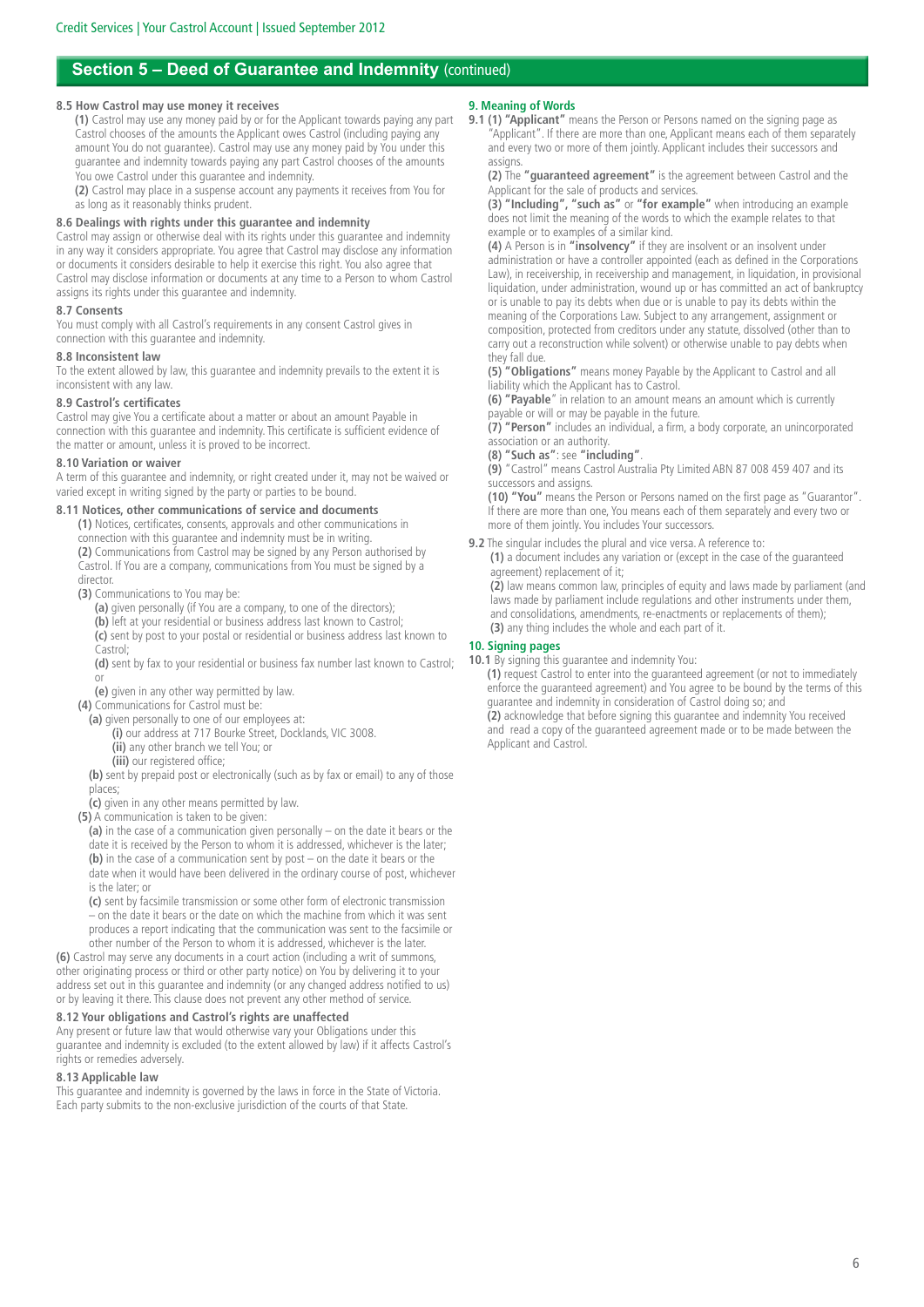**Customer Name**

# **Section 5 – Deed of Guarantee and Indemnity (continued)**

# **Important before you sign**

- Read this guarantee document and Castrol's terms and conditions for the supply of the products to which the guaranteed agreement relates.
- You should obtain independent legal advice.
- You should also consider obtaining independent fi nancial advice.
- You should make your own enquiries about the creditworthiness, financial position and honesty of the Applicant.
- Understand that, by signing this guarantee You may become personally responsible instead of or as well as, the Applicant, to pay amounts which the Applicant owes and the reasonable expenses of Castrol in enforcing the guarantee.
	-
- If the Applicant does not pay You must pay.
- You may be able to withdraw from this guarantee or limit your liability. Ask your legal advisor about this before You sign.

# **The Customer**

| כשטנטווכו וזמוווכ                                                                                   |                                                                                |
|-----------------------------------------------------------------------------------------------------|--------------------------------------------------------------------------------|
| <b>ABN</b>                                                                                          |                                                                                |
| <b>ACN</b>                                                                                          |                                                                                |
| <b>Address</b><br>(street address)<br><b>Full name of guarantor 1</b>                               |                                                                                |
| <b>Residential address</b>                                                                          |                                                                                |
| <b>Signature of guarantor 1</b>                                                                     | <b>Date</b>                                                                    |
| <b>Full name of witness</b>                                                                         |                                                                                |
| <b>Signature of witness</b><br>*Witness need to be a third party and not<br>related to a guarantor. | X                                                                              |
| <b>Full name of guarantor 2</b>                                                                     |                                                                                |
| <b>Residential address</b>                                                                          |                                                                                |
| <b>Signature of guarantor 2</b>                                                                     | <b>Date</b>                                                                    |
| <b>Full name of witness</b>                                                                         |                                                                                |
| <b>Signature of witness</b><br>*Witness need to be a third party and not<br>related to a guarantor. | X                                                                              |
| Full name of guarantor 3                                                                            |                                                                                |
| <b>Residential address</b>                                                                          |                                                                                |
| <b>Signature of guarantor 3</b>                                                                     | Date                                                                           |
| <b>Full name of witness</b>                                                                         |                                                                                |
| <b>Signature of witness</b><br>*Witness need to be a third party and not<br>related to a guarantor. | X                                                                              |
| Full name of guarantor 4                                                                            |                                                                                |
| <b>Residential address</b>                                                                          |                                                                                |
| <b>Signature of guarantor 4</b>                                                                     | <b>Date</b>                                                                    |
| <b>Full name of witness</b>                                                                         |                                                                                |
| <b>Signature of witness</b><br>*Witness need to be a third party and not<br>related to a guarantor. | X<br>*Please note that a Director cannot witness another Director's signature. |
|                                                                                                     |                                                                                |

## **Company guarantor** (ONLY fill in if a company is providing a guarantee)

**Name of guarantor company**

**ABN**

|                                   | in accordance with section 127(1) of the Corporations Act 2001: |
|-----------------------------------|-----------------------------------------------------------------|
| <b>Name of Director</b>           | Signature                                                       |
|                                   |                                                                 |
| <b>Name of Director/Secretary</b> | <b>Signature</b>                                                |
|                                   |                                                                 |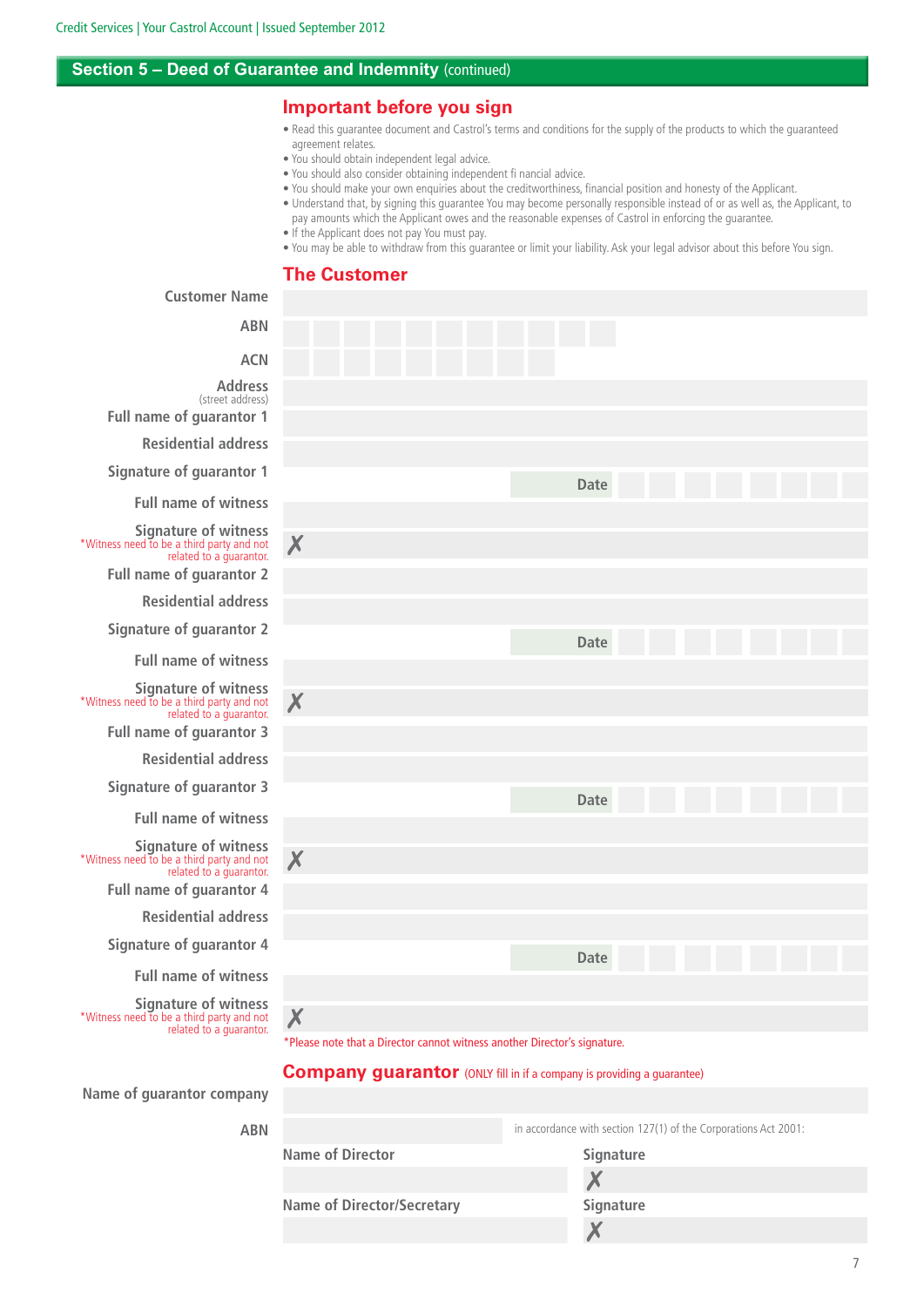# **Section 6 – Direct Debit Client Service Agreement**

#### **Definitions**

- "Account" means the account held at your Financial Institution from which CASTROL AUSTRALIA PTY LIMITED is authorised to arrange for funds to be debited.
- "Agreement" means this Direct Debit Client Service Agreement between You and CASTROL AUSTRALIA PTY LIMITED.
- "Business Day" means a day other than a Saturday or a Sunday or a public holiday listed throughout Australia.
- "Debit Day" means the day that payment by You to CASTROL AUSTRALIA PTY LIMITED is due.
- "Debit Payment" means a particular transaction where a debit is made.
- "Direct Debit Request" means the Direct Debit Request between CASTROL AUSTRALIA PTY LIMITED and You.
- "CASTROL AUSTRALIA PTY LIMITED" means Castrol Australia Pty Limited.
- "You" means the customer who signed the Direct Debit Request.
- "Your Financial Institution" is the financial institution where You hold the account that You have authorised CASTROL AUSTRALIA PTY LIMITED to arrange to debit.

#### **1. Debiting your account**

**1.1** By signing a Direct Debit Request, You have authorised CASTROL AUSTRALIA PTY LIMITED to arrange for funds to be debited from Your Account.

**1.2** CASTROL AUSTRALIA PTY LIMITED will only arrange for funds to be debited from Your Account if we have sent to the address nominated by you in the Direct Debit Request, a billing advice which specifies the amount payable by You to CASTROL AUSTRALIA PTY LIMITED and when it is due.

**1.3** If the Direct Debit Day falls on a day that is not a Business Day, CASTROL AUSTRALIA PTY LIMITED may direct your Financial Institution to debit your account on the prior Business Day.

#### **2. Changes by CASTROL AUSTRALIA PTY LIMITED**

**2.1** CASTROL AUSTRALIA PTY LIMITED may, by giving You at least fourteen (14) days written notice:

**(a)** vary any details of this Agreement or a Direct Debit Request at any time; or

**(b)** terminate a Direct Debit Request and arrange with You an alternate payment method. **3. Changes by You**

**3.1** Subject to clause 3.2, You may change the arrangements under a Direct Debit Request by contacting CASTROL AUSTRALIA PTY LIMITED on 1300 666 670.

**3.2** If You wish to:

**(a)** stop or defer a Debit Payment;

**(b)** cancel Your authority for CASTROL AUSTRALIA PTY LIMITED to debit your Account; or **(c)** request a change to the amount and/or frequency of funds being debited from Your Account,

**(d)** You must notify CASTROL AUSTRALIA PTY LIMITED in writing at least fourteen (14) days before the next Debit Day. CASTROL AUSTRALIA PTY LIMITED will respond prior to the next Debit Day.

#### **4. Your obligations**

#### **4.1** It is Your responsibility to:

 **(a)** ensure that there are sufficient clear funds available in your Account to allow a Debit Payment to be made on the Debit Day in accordance with the Direct Debit Request; **(b)** ensure that the authorisation given to draw on your Account is identical to the account signing instruction held by your Financial Institution;

**(c)** advise CASTROL AUSTRALIA PTY LIMITED if your Account is transferred or closed; and

**(d)** arrange a suitable alternate payment method if the drawing arrangements are cancelled either by you or your Financial Institution.

**4.2** If there are insufficient clear funds in Your Account to meet a Debit Payment or the Direct Debit Request fails to meet the requirements of your Financial institution: **(a)** you may be charged a fee and/or interest by your Financial Institution;

# **Section 7 – Terms and Conditions of Trade**

#### **Terms and conditions of trade**

#### **1. Interpretation**

- "Castrol" means Castrol Australia Pty Limited (ABN 87 008 459 407);
- "Purchaser" means the entity to whom Goods are supplied by Castrol;
- "Contract" means a contract of sale of goods arising out of an order accepted by Castrol;
- "Goods" means any goods and or services supplied by Castrol including goods described in any order or Invoice; and
- "Invoice" means the invoice issued by Castrol in relation to each Contract.
- "Authority" means a government or government department, a governmental, semigovernmental or judicial person or person (whether autonomous or not) charged with the administration of any Law.
- "Carbon Cost" means any cost, expense, charge, liability, obligation, tax, royalty rate, duty, levy or penalty (present or in the future) arising from a Carbon Scheme and includes:
	- **(a)** any cost incurred to acquire, account for, register or trade any Permits; and **(b)** any other cost incurred which arises from compliance with the Carbon Scheme, including internal compliance costs and costs arising from the need to record, account for or report any greenhouse gas emissions or related activities;
- "Carbon Scheme" means any taxation scheme, statutory emissions trading scheme or other
- scheme for the purposes of managing, limiting or reducing greenhouse gas concentrations;
- "Change in Law" means:

and retain for your reference. Tear off and retain for your reference.

 $\ddot{\overline{5}}$ Tear

**(a)** the introduction, amendment or repeal of any Law;

**(b)** the imposition by an Authority of any tax, levy, duty, imposts or charge not in force as at the Commencement Date;

**(c)** any variation to the rate of any tax, levy, duty, impost or charge prevailing as at the Commencement Date; or

**(b)** you may also incur fees or charges imposed or incurred by CASTROL AUSTRALIA PTY LIMITED.

**4.3** You should check Your Account statement to verify that the amounts debited from your Accounts are correct.

**4.4** If Castrol is liable to pay goods and services tax ("GST") on a supply made by Castrol's bank in connection with this Agreement, then You agree to pay Castrol's bank on demand an amount equal to the consideration payable for the supply multiplied by the prevailing GST rate.

**4.5** You agree to indemnify CASTROL AUSTRALIA PTY LIMITED and to keep CASTROL AUSTRALIA PTY LIMITED indemnified against all claims, demands, actions, suits and proceedings whatsoever against CASTROL AUSTRALIA PTY LIMITED or any of its employees, contractors or agents arising out of or in connection with Your instruction in the Direct Debit Request

#### **5. Confidentiality**

**5.1** CASTROL AUSTRALIA PTY LIMITED will keep any information (including Your Account details) in your Direct Debit Request confidential.

**5.2** CASTROL AUSTRALIA PTY LIMITED will only disclose information that we have about You:

**(a)** to the extent specifically required by law; or

**(b)** for the purposes of this Agreement (including disclosing information in connection with any query or dispute referred to in clause 6).

#### **6. Dispute**

**6.1** If you believe that there has been an error in debiting your Account, you should notify CASTROL AUSTRALIA PTY LIMITED directly on 1300 666 670 and confirm that notice in writing with CASTROL AUSTRALIA PTY LIMITED as soon as possible so that CASTROL AUSTRALIA PTY LIMITED can resolve your query more quickly.

**6.2** If CASTROL AUSTRALIA PTY LIMITED concludes as a result of our investigations that Your Account has been incorrectly debited we will respond to Your query by arranging for Your fi nancial Institution to adjust Your Account (including interest and charges) accordingly. CASTROL AUSTRALIA PTY LIMITED will also notify you in writing of the amount by which Your Account has been adjusted.

**6.3** If CASTROL AUSTRALIA PTY LIMITED concludes as a result of our investigations that Your Account had not been incorrectly debited we will respond to Your query by providing You with reasons and any evidence for this finding.

**6.4** If we cannot resolve the matter you can still refer it to your Financial Institution which may lodge a claim on your behalf.

#### **7. Notice**

**7.1** If You wish to notify CASTROL AUSTRALIA PTY LIMITED in writing about anything relating to this agreement, you should write or send a facsimile to:

| Address: | Castrol Australia Pty Ltd |
|----------|---------------------------|
|          | Credit Services Dept      |
|          | GPO Box 5222 BB           |
|          | Melbourne Victoria 3001   |
|          |                           |

Facsimile: 1300 720 159

- **7.2** Any notice will be deemed to have been received:
- **(a)** if sent by mail, five days after it is posted; **(b)** if personally delivered, when delivered; **(c)** if sent by facsimile transmission, when dispatched provided the machine on the

sending party has produced a printed record of the transmission.

**8.** This Agreement will be governed by and construed in accordance with the laws of the State of Victoria, Australia and the parties unconditionally and irrevocable submit to the nonexclusive jurisdiction of the courts of that State.

**(d)** any variation in the basis of calculation of any tax, levy, duty, impost or charge prevailing as at the Commencement Date.

- "Law" means any law, by-law, statute, regulation, ordinance, judgment, rule of common law or equity, condition of any authorisation or rule of an applicable stock exchange, as amended, consolidated or replaced.
- "Permit" means a permit, credit, offset, allowance or other right under the Carbon Scheme which is capable of being held or surrendered by a person to satisfy an obligation or liability under the Carbon Scheme relating to the emission or reduction of a specified quantity of greenhouse gas.
- "PPSA" means the Personal Property Securities Act 2009 (Cth).
- "PPS Register" means the Personal Property Securities Register established under the PPSA.
- "Relevant Collateral" means Collateral which is the subject of a Security Interest granted under this Contract.
- "Security Interest" has the meaning given in the PPSA.

#### **2. Operation**

**2.1** Every Contract is governed by these terms and conditions, the terms of the relevant Invoice and any other written agreement between Castrol and the Purchaser, which constitute the entire agreement between the parties. Any terms and conditions contained in the Purchaser's order documentation inconsistent with these terms and conditions (including a statement by the Purchaser that the Purchaser's terms and conditions prevail) are hereby expressly excluded.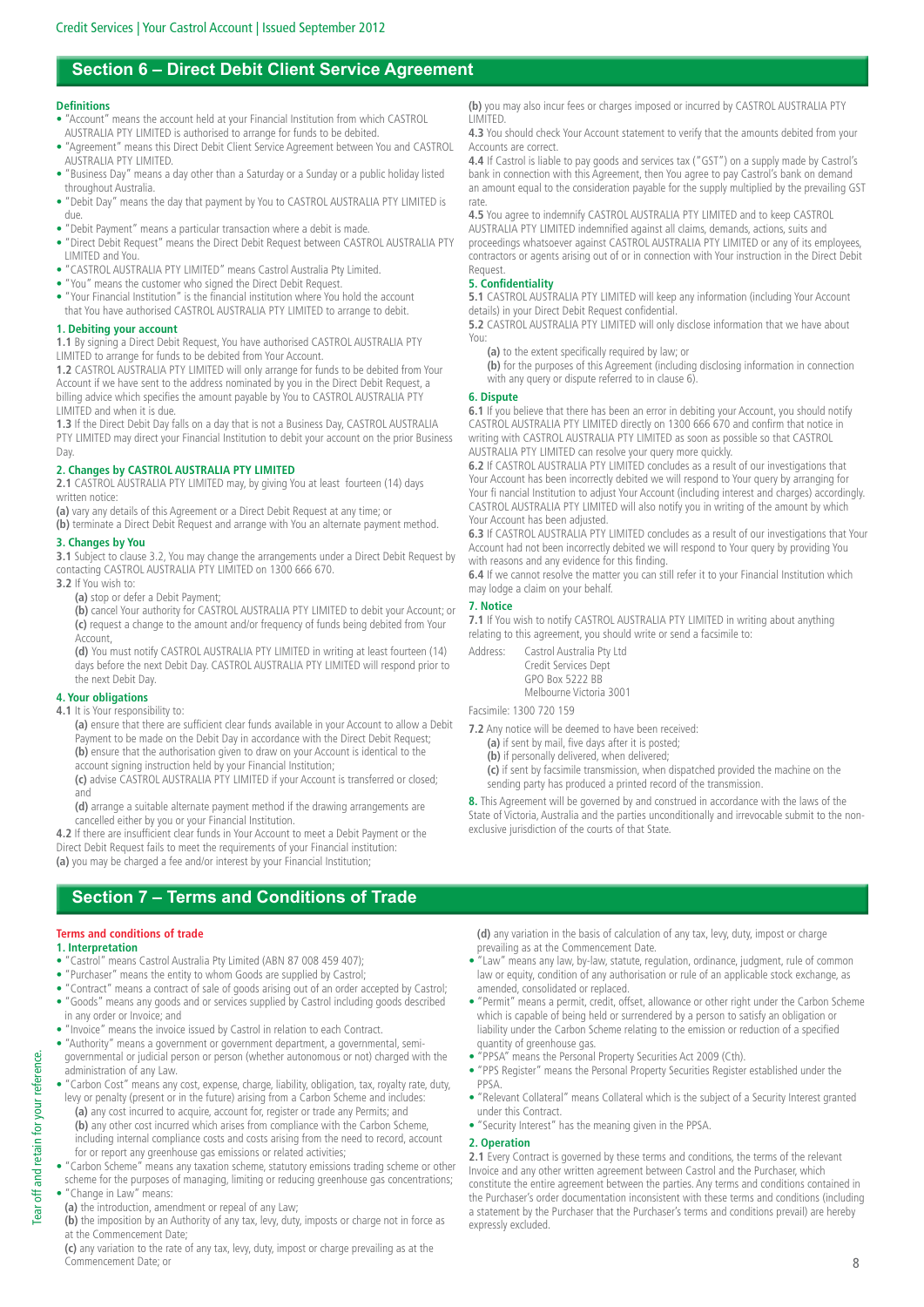# **Section 7 – Terms and Conditions of Trade** (continued)

Any acceptance by the Purchaser of the Goods will be deemed to be acceptance that these terms and conditions are incorporated in the Contract to the exclusion of all others. **2.2** Castrol may at any time after the giving of at least 28 days' notice to the Purchaser vary these terms and conditions.

**2.3** Orders for Goods must be made in a manner acceptable to Castrol. Castrol may in its absolute discretion accept an order received from the Purchaser. Such acceptance may be made by written notice or by delivery of the Goods to the Purchaser. Each order the Purchaser places shall be and be deemed to be a representation made at the time that it is solvent and able to pay all of its debts as and when they fall due.

2.4 When any order is placed, the Purchaser shall inform Castrol of any material facts which would or might reasonably affect the commercial decision by Castrol to accept the order and/or grant credit in relation thereto, and any failure to do so by or on behalf of the Purchaser shall create and be deemed to constitute the taking of an unfair advantage of Castrol and to be unconscionable, misleading and deceptive.

#### **3. Prices and terms of payment**

**3.1** Prices of the Goods ordered (including without limitation, GST, stamp duty and other governmental taxes and imposts in relation to the Goods or any Contract) will be set out in the relevant Invoice. Payment of the price of all Goods supplied and of all other amounts Castrol is entitled to charge the Purchaser in the Invoice must be made:

 **(a)** where Castrol has not agreed to grant credit to the Purchaser, on the delivery of the Goods; or

**(b)** where Castrol has agreed to grant credit to the Purchaser; in accordance with the payment terms stated on the invoice for the Goods ("Due Date"), which payments must be made without any set-off whatsoever. Time is of the essence of the performance and observation of the Purchaser's obligation to make payment. In the event that an Invoice incorrectly states the type, quantity or price of the Goods ordered, Castrol may correct the original Invoice by issuing such further Invoices as may be necessary.

**3.2** The Purchaser must pay to Castrol the price for the Goods by direct debit from the Purchaser's bank account by the date or within a period specified by Castrol. Castrol may agree to alternative terms of payment.

**3.3** All losses and costs, including legal costs, arising from the Purchaser's failure to pay the total amount of any Invoice on the due date are recoverable from the Purchaser as liquidated damages.

**3.4** If the Purchaser defaults in the performance of any of its obligations hereunder, or the contract terminates for whatever reason, the Purchaser must pay to Castrol all monies outstanding, including the price for Goods, the balance of any loan, interest on the outstanding amount at the average rate charged by the NAB bank on credit card accounts from time to time from the day upon which the outstanding amount was due until the day on which it is paid in full and legal costs.

**3.5** The Purchaser agrees upon request to charge in favour of Castrol (i) by way of a fi xed charge all its books of account, goodwill, documents of title and current and later acquired real and intellectual property and (ii) by way of a floating charge, the whole of the Purchaser's other undertaking, property and assets, with payment of all monies owed to Castrol.

**3.6** If there is any Change in Law which results in the creation of a Carbon Cost to Castrol in respect of the Goods supplied to the Purchaser under this Contract, and to the extent that the cost is not reimbursed to Castrol under any other provision of this Contract, then the Prices payable by the Purchaser to Castrol under this Contract shall be adjusted accordingly to reflect the impact attributable to the Change in Law. Any Price adjustment shall be effective as of the date of any Change in Law.

**3.7** The Purchaser agrees that, for administrative purposes, a minimum order fee of \$25.00 plus GST will be charged by Castrol where the original order volume is less than 40 Litres ("minimum order quantity") and is supplied from ALMC operated stores. This charge applies to all Goods purchases.

#### **4. Title – property in the goods**

**4.1** Property in products shall not pass until payment in full of all monies owed for those products or on any other basis and Castrol reserves the right to take possession and dispose of products as it sees fi t at any time until full payment. The Purchaser grants permission to Castrol to enter any property where any product is in order to do so and with such force as is necessary.

**4.2** Where the total amount due is in breach of the agreed payment terms and is not paid following demand by Castrol or Castrol has reasonable grounds to believe that the Purchaser has committed an act of bankruptcy, that a receiver and or manager has been appointed over any of the assets or undertaking of the Purchaser, that the Purchaser is unable to pay its debts when due or is unable to pay its debts within the meaning of the Corporations Law or that an application or order has been made for the winding up or dissolution of the Purchaser, or is otherwise insolvent, insolvent under administration or has a controller appointed (as defined in the Corporations Law), in liquidation, in provisional liquidation or is under administration, the Purchaser must, if requested by Castrol, deliver up the relevant Goods to Castrol, failing which Castrol is irrevocably authorised to enter the place where the Goods are situated and repossess the Goods and dispose of them as it sees fit.

**4.3** Until title to the Goods passes and without prejudice to any other rights of Castrol: **(a)** the Purchaser possesses the Goods as bailee only; and

**(b)** the Purchaser may utilise the Goods in the ordinary course of business or sell the Goods as a principal and not as agent for Castrol but if the Goods are sold, the benefit and proceeds of such sale belongs to Castrol absolutely; and

**(i)** the Purchaser must keep the Goods free of any encumbrance; and

**(ii)** Castrol may maintain an action for the proceeds of the sale of the Goods by the Purchaser.

#### **5. Delivery and risk**

**5.1** The Goods will be delivered at the premises of the Purchaser advised to Castrol from time to time or with the prior agreement of Castrol, at Castrol's premises or the premises

of the relevant Castrol distributor. Unless expressly provided to the contrary, the Purchaser requests Castrol to arrange the consignment of the Goods to the Purchaser. Notwithstanding clause 4.1, the Goods will be at the Purchaser's risk from the time they are delivered to the Purchaser. No claim of any nature will lie against Castrol for any failure to deliver Goods through whatsoever cause, including negligence.

#### **5.2** The Purchaser must:

- immediately notify Castrol in writing if the Goods have not been received within 5 days of the date of Castrol's delivery docket or Invoice; and
- notify Castrol within 5 days of receipt of the Goods if there is any discrepancy between the Goods delivered and the Goods ordered, including if there is any shortage.

**5.3** The Purchaser must store the Goods so that they are clearly identifiable as the property of Castrol until such time as payment in full for the Goods has been received by Castrol. **5.4** The Purchaser must insure the Goods from the date of delivery until the date the Purchaser pays Castrol for the Goods.

#### **6. Pallets**

**6.1** The Purchaser agrees that where Goods are supplied by Castrol on CHEP pallets, the Purchaser must either:

• provide Castrol with details of a current CHEP account; or

• provide Castrol with a CHEP replacement pallet at the time the Goods are delivered to the Purchaser.

**6.2** Where the Purchaser elects to maintain a CHEP account, the Purchaser hereby authorises Castrol to transfer the pallets delivered into the Purchaser's CHEP account.

#### **7. Resupply or use**

The Purchaser acknowledges that all Goods purchased from Castrol are purchased in the ordinary course of the Purchaser's business for the purpose of consuming them or transforming them within the Purchaser's business or of reselling or re-supplying the Goods. The Purchaser must only resell or re-supply the Goods in the same condition, packaging and get up as that originally supplied by Castrol and the Purchaser must not alter, remove, conceal or vary any notice, promotional material, trademark or trade name appearing on the Goods or their packaging.

#### **8. Returns and exchanges**

Goods may be returned for credit or exchange only at the discretion of and with the prior approval of Castrol. Castrol disclaims liability for any returns whilst in transit to or from Castrol. If Goods are returned to Castrol without prior approval, the Goods will be returned to the Purchaser at the Purchaser's expense which expense is payable by the Purchaser on demand by Castrol.

#### **9. Limitation of liability**

**9.1** To the extent permissible by law, all express and implied warranties and conditions in relation to the Goods or this agreement, statutory or otherwise, are hereby excluded and the liability of Castrol which may arise pursuant to the breach of any express or implied warranty in relation to the Goods or this agreement, including the warranties implied by the provisions of Division 2 of Part V of the Trade Practices Act 1974, and the liability of Castrol which may arise pursuant to Division 2A of Part V of the Trade Practices Act or in negligence or otherwise, will be limited to, in the case of goods, the replacement of the goods, the supply of equivalent goods or the payment of the cost of replacing the Goods or of acquiring equivalent goods or, in the case of services, the supply of the service again or the payment of the cost of having the services supplied again. The choice of remedy will be at the discretion of Castrol and the Purchaser acknowledges that the limitation of liability in this clause 9.1 is fair and reasonable.

**9.2** The Purchaser acknowledges that if the Purchaser on-sells the Goods to another person, it will limit its liability to the other person as set out in clause 9.1 and will ensure that the other person is bound by this clause 9.2.

#### **10. Safety responsibility, specification and indemnity**

**10.1** The Purchaser is responsible for the proper storage, handling and transportation of the Goods and undertakes to do all that is necessary to ensure that the Goods are stored, handled and transported in accordance with any specification, Australian design rules, legislative or other applicable standard that may be issued from time to time and that the Goods will be properly stored, handled and transported without risk to safety, health or the environment and according to law. The Purchaser acknowledges that:

 **(a)** Castrol has not given or made any express warranties in relation to the Goods; **(b)** It will inspect the Goods immediately on delivery.

**10.2** Except as otherwise required by legislation, the Purchaser must indemnify and hold Castrol harmless against any claim, action, damage, loss, liability, cost, charge, obligation, expense, outgoing or payment ("Claim") which Castrol suffers, incurs or is liable for in respect of any claim, proceeding or demand by any person at any time arising out of or otherwise in connection with:

- the Goods, or the use, storage, handling or transportation of the Goods including, without limitation, any Claim arising under any law concerning, in any way, environmental matters;
- the supply of the Goods to the Purchaser including without limitation, a Claim with respect to delivery costs, sales tax, stamp duty or any other environmental taxes, imposts, fines or penalties in relation to the Goods supplied to the Purchaser;
- Castrol exercising its rights under clause 4.1 to 4.3 inclusive; and
- the re-supply of the Goods to third parties including, without limitation, a Claim under Part VA of the Trade Practices Act arising due to the failure of the Purchaser to comply with its obligations under clause 7 or 10.1.

#### **11. Account application**

**11.1** The Purchaser represents and warrants that all information set out in any account application provided to Castrol by the Purchaser is true, correct in all respects and not, whether by omission, or otherwise, misleading and that the Purchaser has not withheld from Castrol any fact material to the decision of Castrol to provide credit to the Purchaser.